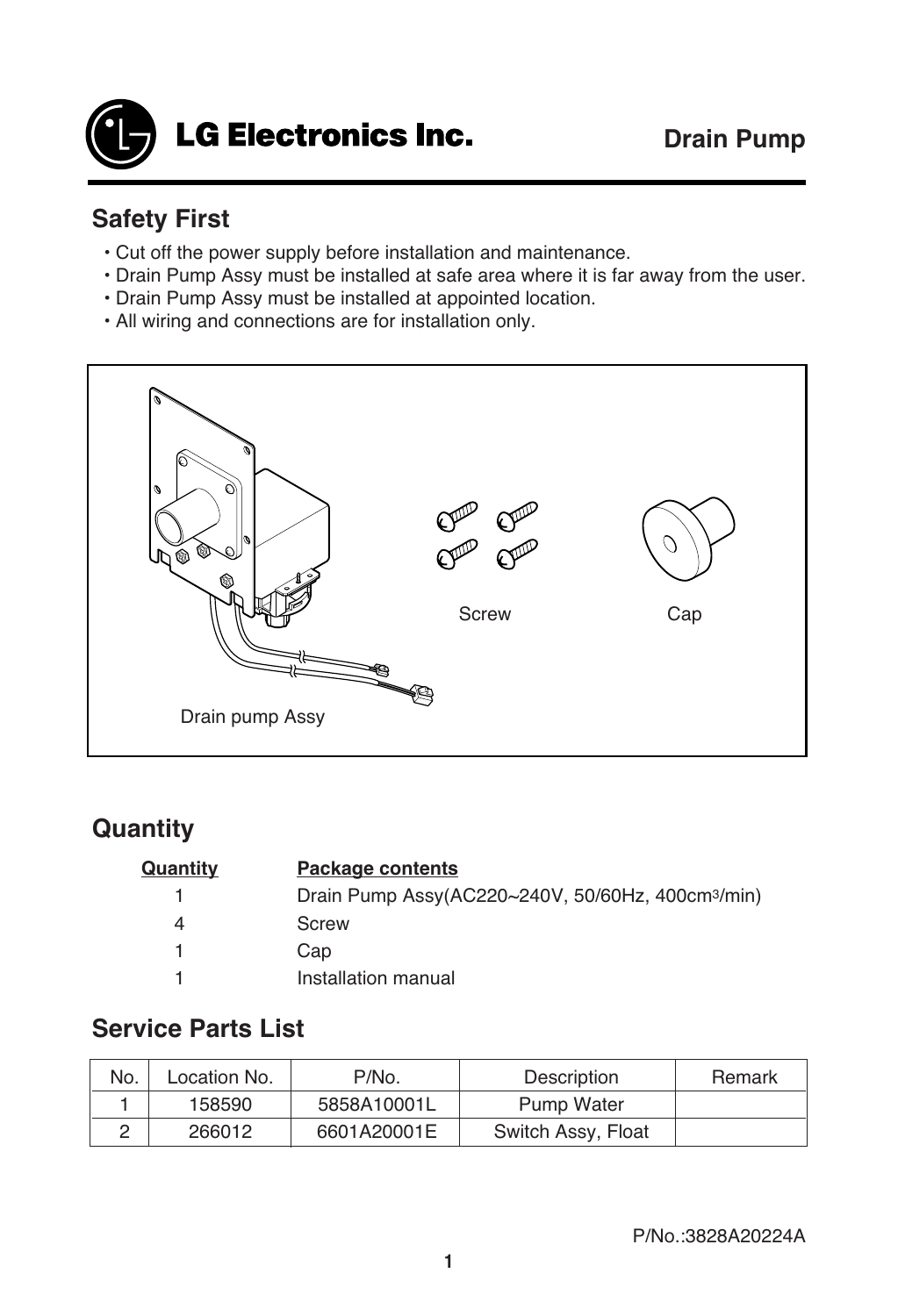# **How to install**





**1. Remove the filter. 2. Open the top cover.**



**3. Remove the knock-out from the side panel.**



**4. Assemble the drain pump assy.** - Drive 4 screws to the Side Panel.



**5. Connect two lead wires to control box.** (One is for float switch, the other is for power supply to drain pump.)



**6. Close the drainage hole with the provided cap.**



**7. Assemble the top cover. 8. Insert the filter.**

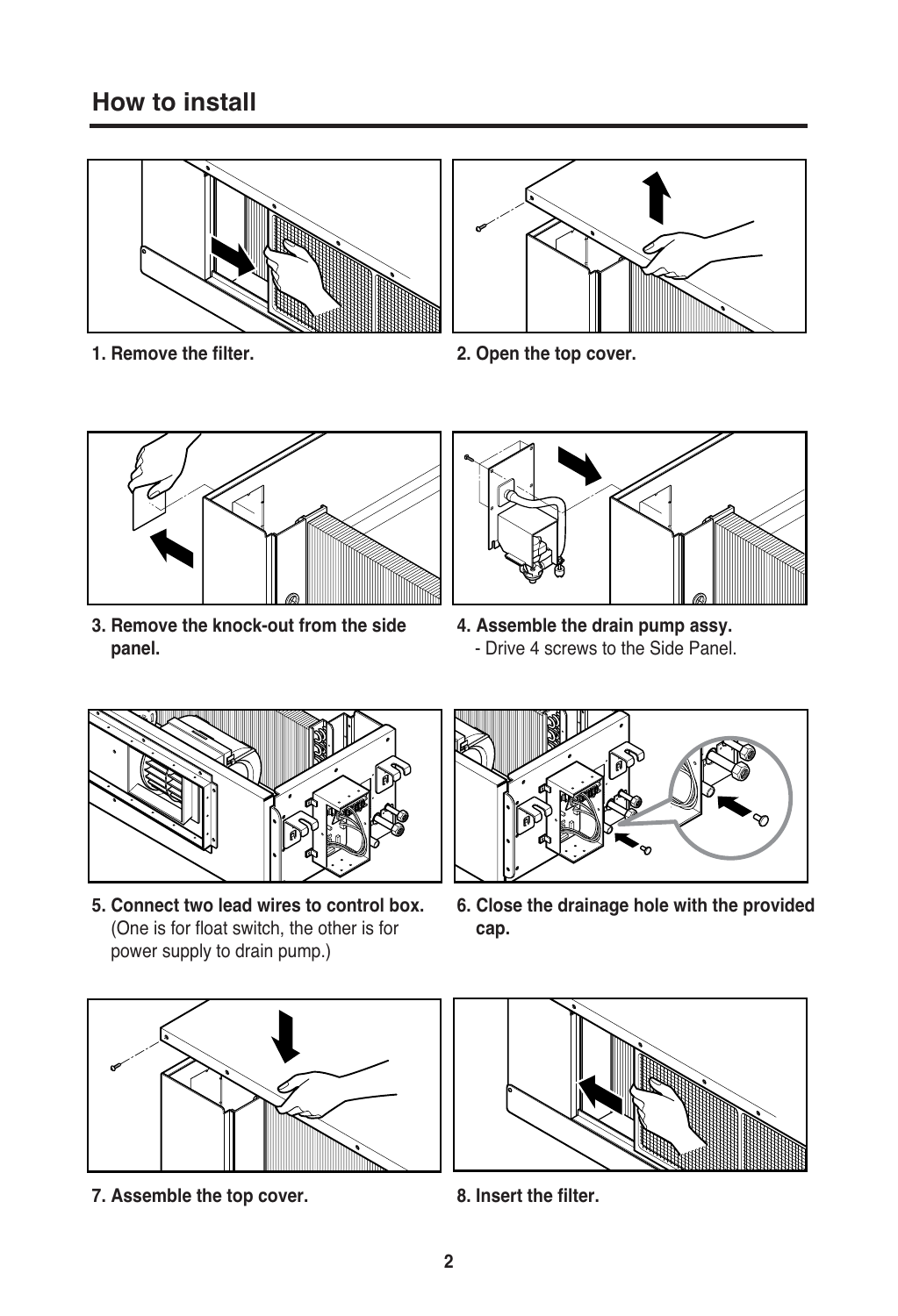## **Attention**

- 1. Possible drain-head height is up to 700mm. So, it must be installed below 700mm.
- 2. Keep the drain hose downward up to 1/50~1/100 inclination. Prevent any upward flow or reverse flow in any part.



3. 5mm or thicker formed thermal insulator is provided for the drain pipe.



- 4. Upward routing is not allowed.
- 5. Be sure to check the drain pump for normal operation and abnormal noise when electrical wiring is complete.
- 6. Be sure to be no water leakage after closing the drainage hole with a cap.